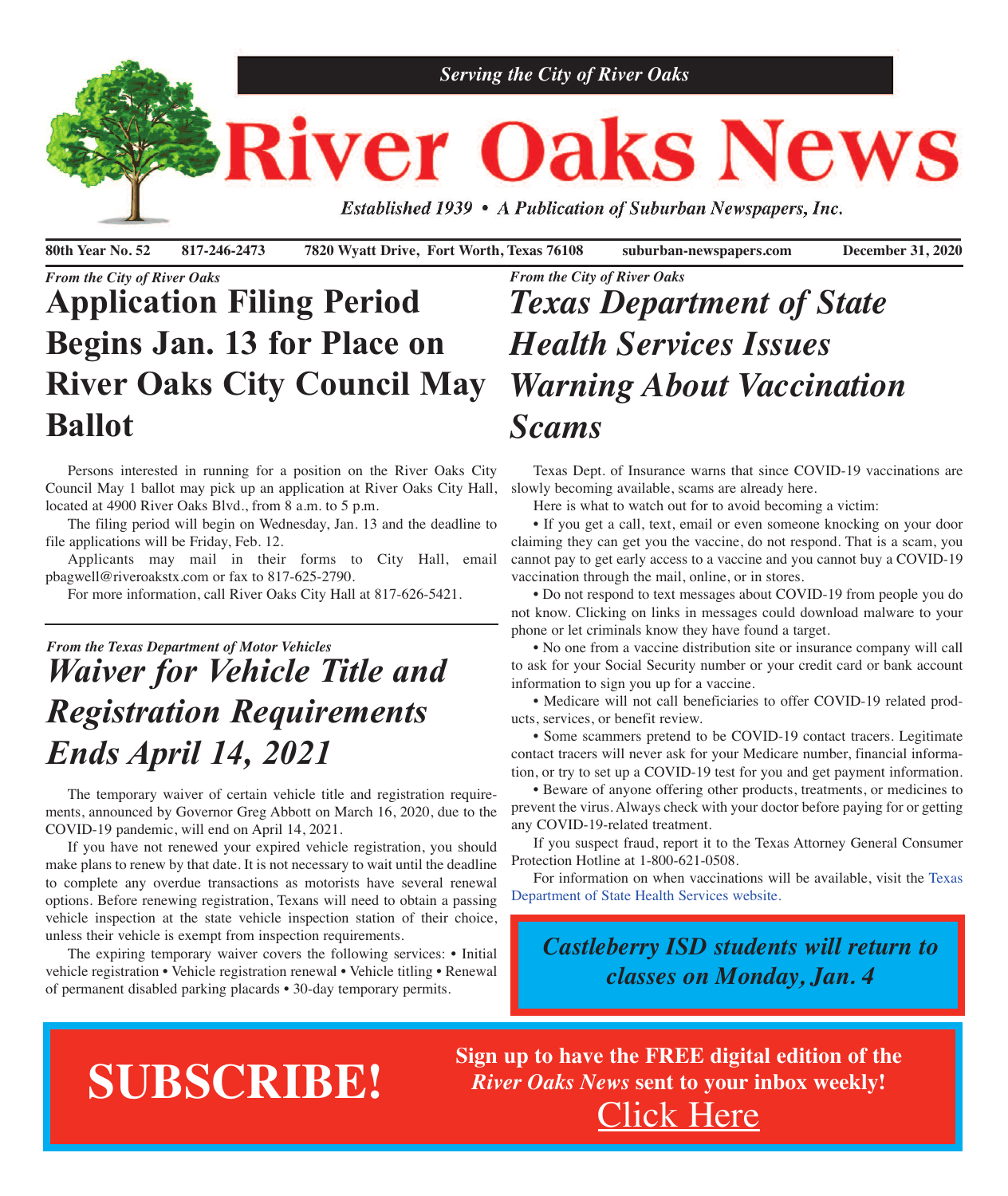# **CLASSIFIEDS**

#### **BEAUTY/HEALTH**

*Texan Sky Jewelry* **Handcrafted in River Oaks** *www.TexanSky.etsy.com Free shipping and local delivery.*



**Your Mary Kay Advanced Product Consultants** Shop with us: MaryKay.com/Huitt **Connect with us: Facebook.com/groups/HuittMK** Join our team for **50%** commission!

### **A/C HEATING**

**PRECISIONAIRE & HEAT** "Licensed and insured for your protec- tion" Warranty on all parts and labor • Up-front pricing. No overtime charges. Senior & Military discounts. 100% Financing available. W.A.C. • All credit cards accepted. **Call 817-563**cards accepted. **Call 817-563- COOL(2665)** TACLB26642

**C E N T U R Y A I R C O N D I T I O N I N G A/C Tune up \$59.00** Free Estimates on Replacements. Best Price Guaranteed. Experienced Technicians. All work Guaranteed, No Gimmicks. Residential & Commercial. **817-244-5567** TACLA022067 *Serving the Community Since 1977.*

#### **COMPUTERS**



## *From Suburban Newspapers Staff Writers 100th Birthday Parade and Proclamation Presentation Planned for Local Resident*

 **Margaret Mitchell** was born on Dec. 30, 1920 in Fort Smith, Ark.

 The oldest of her parents' four children and the only daughter, Mitchell spent her early childhood in Spiro, Okla. and graduated high school in Centerpoint, Okla.



 Mitchell met her future husband, E.J. in the first grade at Centerpoint, and they were married in 1938. They moved to White Settlement in 1947 when E.J. was hired at Convair (later General Dynamics).

 The couple had two sons and she was very involved in the PTA and the boys' extracurricular activities.

 The Mitchells moved to Benbrook in 1986 after E.J.'s retirement from General Dynamics and they enjoyed traveling, gardening and keeping social with friends and family.

Margaret and E.J. were married for over 75

years when E.J. passed away.

 Margaret is very proud of her family, including her five grandchildren, eight greatgrandchildren and three great-great-grandchildren.

 A drive-by parade is planned for Mitchell on Sunday, Jan. 3 where Benbrook's Mayor Dr. Jerry Dittrich will present a proclamation at 1:30 p.m. Anyone wishing to attend may meet at Redeemer Lutheran Church on Williams Road at 1 p.m.



**North Texas Addiction Counseling & Education**

## *State Funded* **Suboxone/Methadone Treatment**

**LAKE WORTH** 3539 NW Jim Wright Frwy, 76106 **682-224-1441**

**WEATHERFORD** 1506 Mineral Wells Highway, 76088 **817-757-7555**





## **Publishers of the** *Benbrook News, River Oaks News* **and** *White Settlement Bomber News*

Publisher: Boyden Underwood, publisher@suburban-newspapers.com Editor: Emily Moxley, suburbannews@sbcglobal.net Classifieds: Vee Horn, ca.suburbannews@sbcglobal.net

## **7820 Wyatt Drive, Fort Worth, TX 76108 817-246-2473**

**<http://www.suburban-newspapers.com>**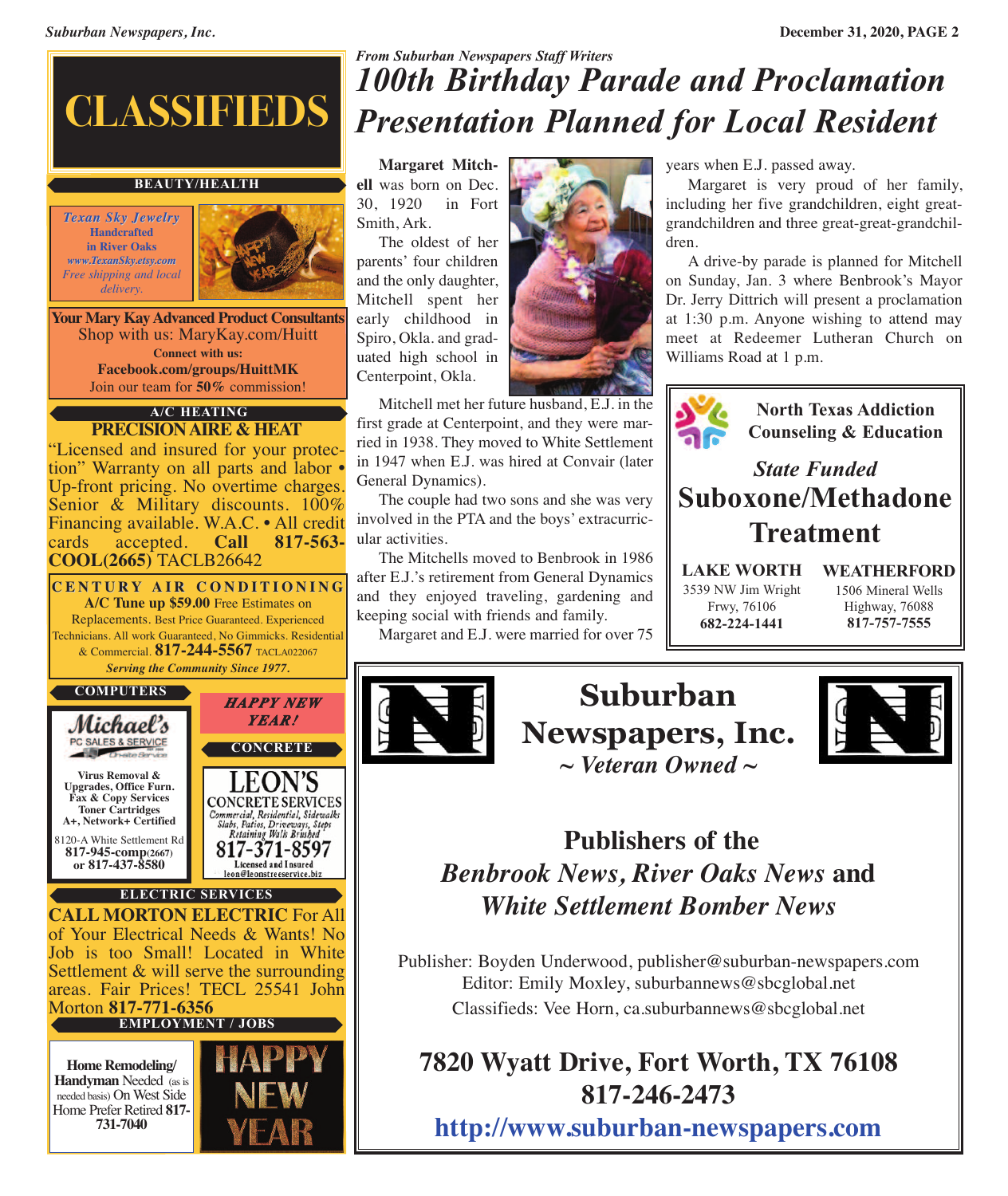

#### **CARR'S REMODELING HOME IMPROVEMENTS**

Doors, windows, trim, carpentry, decks, fences. Int./Ext. painting, textures. Kitchens, bathrooms, room additions & carports. <sup>30</sup> yrs. Exp. Insured.**817-995- <sup>6968</sup>**

#### **PAINTING SERVICES**

**TURNER PAINTING** Interior, Exterior, Faux finishing, Tape,<br>Bed, Texturing, Acoustic removal,<br>Drywall repair, Tile work & flooring.<br>Michael **817-406-6644** 

#### **HAYWOOD**

**PAINTING** Interior & Exterior.<br>Remove popcorn, wallpa-<br>per, tapebed texture & exte-30yrs. exp. Ref. Free Est. Call **817-454-6489**



#### **PLUMBING**

**PLUMBING BY RICHARD** Master Plumber Lic.#M15853.\*Repairs \*Drains Cleared \*Slab Leaks \*Water Heaters Remodels, 45yrs. exp. Cards Accepted **817-907-0472 LONNIE BRAVO**

**PLUMBING** Drain cleaning, slab leaks, electronic locate & repair. Sewer repair, gas test, tankless water heaters, bathroom & kitchen remodeling **817- 715-6747** M388



*LYNCO FENCE* **Residential • Commercial Chain Link • Wood Fence Repair • Free Estimates** *Bobby Lynn* **(817) 246-5641 Cell: (817) 994-8302**



**\*must qualify**

 $\sim$  file

Santa Barbara TPG **A Green Dot Company** 

**Don Brown Tax Service, Inc. 1001 S. Cherry Lane Fort Worth, TX 76108**

> **Call today 817-367-0036**

**to schedule your appointment**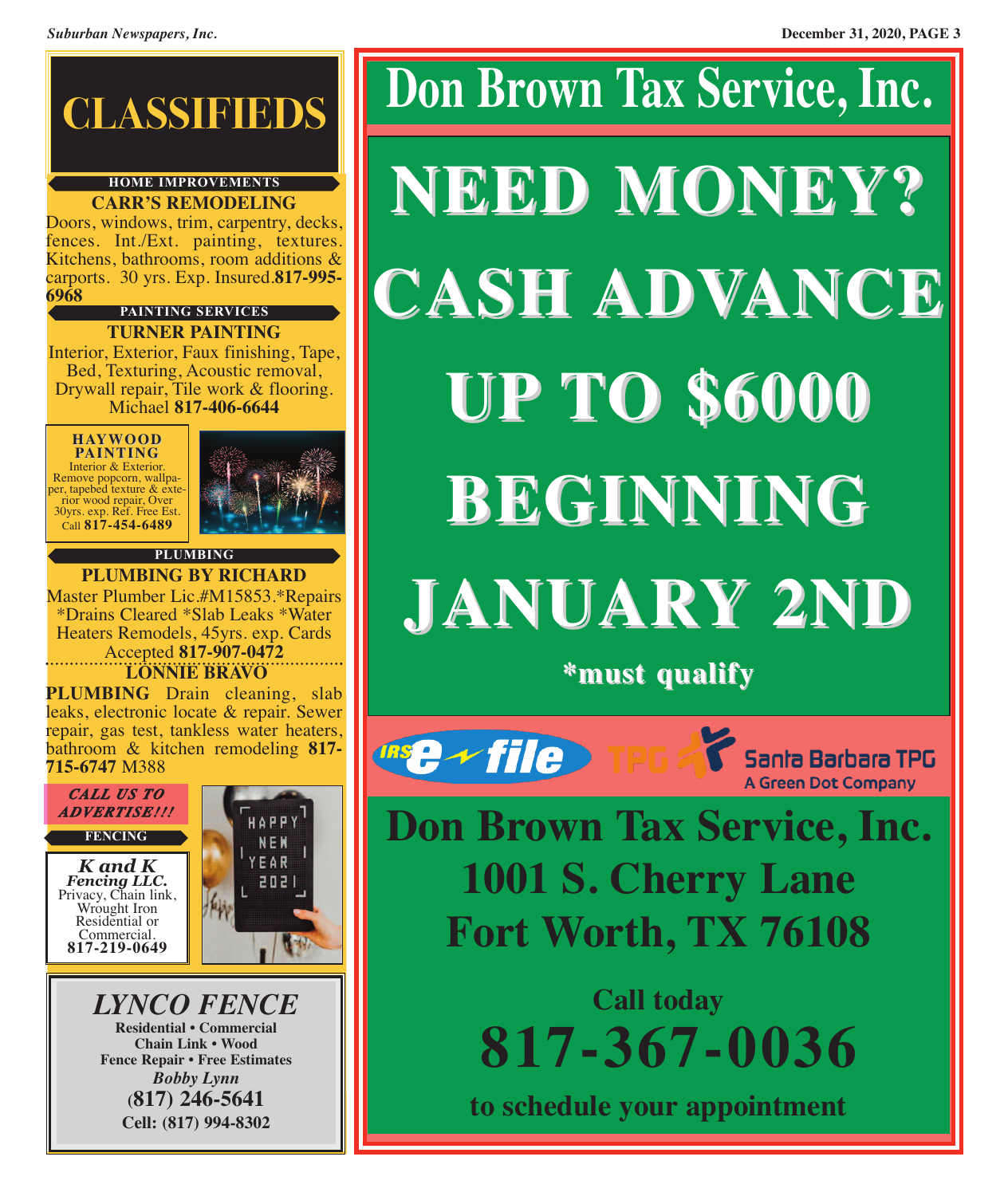## *From the River Oaks Police Chief Christopher Spieldenner River Oaks PD Crime Report*

**Monday, Dec. 21**

report for Burglary of a Motor Vehicle and detec-charge of felon in possession of a firearm. tives will be working to identify the actor in this case.

 Officers were dispatched to the police depart-multiple warrants for his arrest. While speaking ment lobby to speak with a victim in reference to with the occupants of the vehicle, officers detecther car being burglarized. Upon arrival, the vic-ed a strong odor of marijuana coming from tim advised that his car had been parked inside. Subsequent investigation revealed the overnight at a business in the 4700 block of River passenger was a convicted felon. He was armed Oaks Blvd for service. The victim stated that with a handgun and in possession of 15.6 grams when he picked up his vehicle today, he noted of methamphetamine. The subject was transportthat his glove box was open and several items ed to the River Oaks Police Department where he were missing from inside. Officers completed a was booked on the narcotics charge as well as the learning that the passenger of the vehicle had

#### **Thursday, Dec. 24**

 Officers were dispatched to the lobby of the department to speak with a concerned citizen in dent in the 5300 block of Taylor Road. Upon reference to a found gun. Upon arrival, the con-arrival, officers spoke with the victim who cerned citizen advised he had found a pistol advised that his vehicle had been parked in the under trash bags outside of his house in the 1600 roadway in front of his son's residence. The vicblock of Denver in Fort Worth. Officers took pos-tim advised that he observed a red colored BMW session of the pistol which was logged in and strike his parked vehicle and drive off. Officers secured. Detectives will be notifying the Fort completed an offense report for the hit and run Worth Police Department as the pistol was locat-accident. Officers were able to locate the red Officers were dispatched to a hit and run acci-BMW but it was unoccupied. Detectives will be working for identify the driver.

#### **Tuesday, Dec. 22**

ed within their jurisdiction.

 Officers conducted a traffic stop on the vehi-**Friday, Dec. 25** cle in the 2200 block of Jacksboro Highway after



 Officers were dispatched to a suspected intoxicated driver in the 5300 block of Amherst. Upon arrival, officers located the vehicle parked in the driveway of a residence. Subsequent investigation revealed the driver of this vehicle was in possession of over 90 grams of a substance believed to be methamphetamine. This subject was placed under arrest for Manufacture/Delivery of a controlled substance and transported to the River Oaks Police



# **CLASSIFIEDS**





Fully Insured